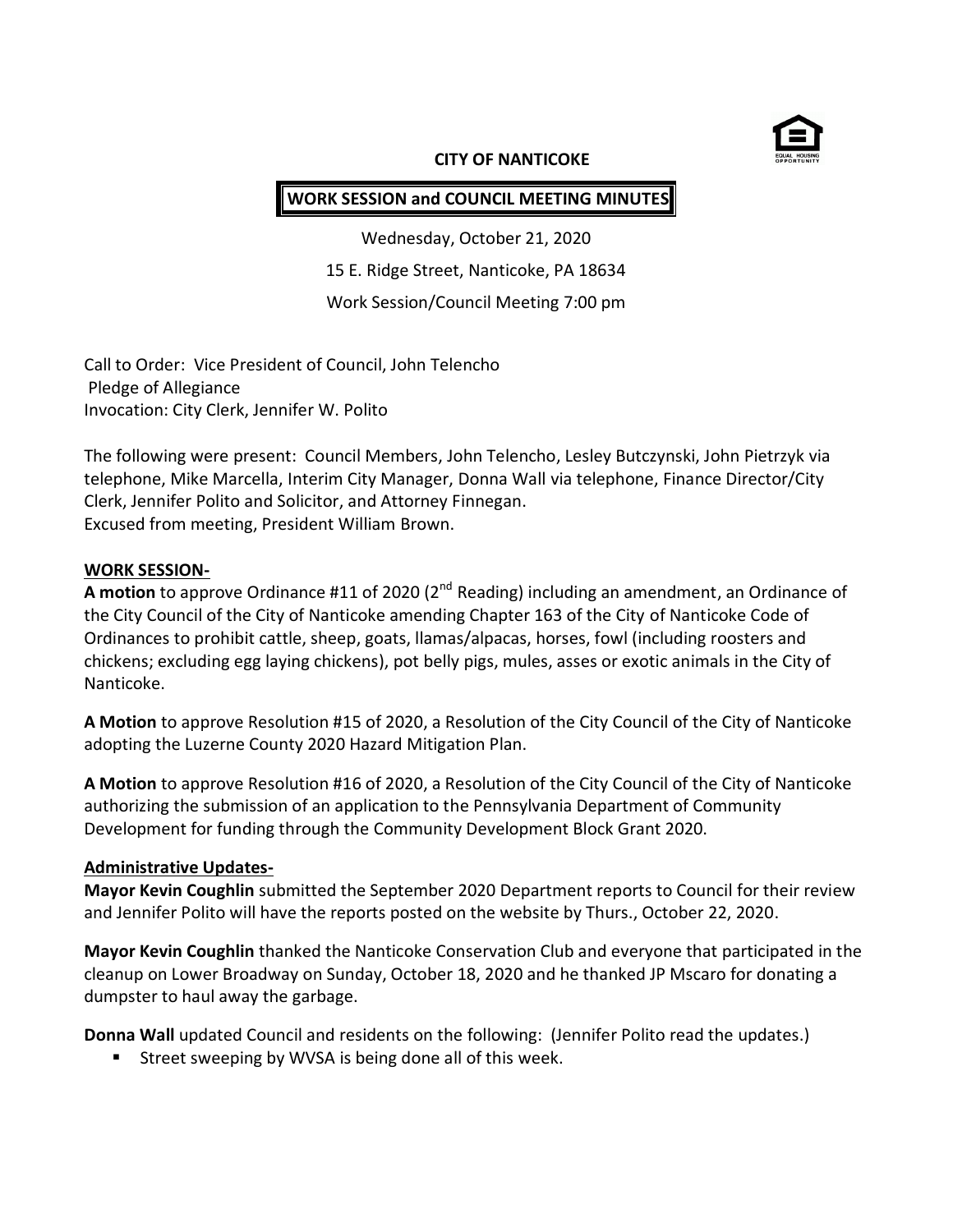- 8 Catch Basins were totally rebuilt by WVSA on the following streets: Gemini, E. Ridge & College, Green & Prospect, New St. W. Union, E. Main and Shea St., and off of River St. by the pumping station.
- The punch list of problems with the PIB work done by M&J Excavating began this week. M&J will be fixing all the jobs that the City and Residents were not satisfied with the work performed.

**A Motion** was made by Councilmember Butczynski, seconded by Councilmember Marcella to adjourn the work session. Motion carried unanimously.

# **REGULAR MEETING** Comments from the Public agenda items only.

Mr. Larry Beck asked that next time street sweeping is going to be done, the City should put up signs. Vice President Telencho stated that we just had that discussion and the City is also going to post it on the City's Facebook page and website. Councilmember Marcella said some signs were put up.

Mr. Ron Knapp asked for more information on Resolution # 15 of 2020, concerning the Luzerne County 2020 Hazard Mitigation Plan. Vice President Telencho stated he will be asking Council to make a motion to table this resolution so the Councilmembers have more time to review a documents that were just updated by the County and is over 400 pages. The original link provided to Council had not yet been updated from 2014 to 2020. Mr. Knapp agrees and was going to suggest tabling the resolution. Mr. Knapp also suggested a public hearing should be held so residents can ask any questions they may have.

# **Old Business**

Vice President Telencho informed everyone that all 5 "Welcome" Signs are going to have a message on the backs thanking people for visiting and to come back soon.

# **New Business**

**A Motion** to approve the October 7, 2020 minutes was made by Councilmember Butczynski seconded by Councilmember Marcella.

Motion carried unanimously.

**A Motion** to approve the payment of the bills in the amount of \$368,331.96 (Payroll(s) \$100,379.06 and Payables \$267,952.90) was made by Councilmember Butczynski seconded by Councilmember Marcella.

Motion carried unanimously.

**A motion** to approve the amendment to Ordinance #11 of 2020 (Second Reading), allowing residents to have upto (6) six egg laying Hens providing residents follow all the guidelines in the ordinance concerning the Cages and cleanup of the Hens, was made by Councilmember Butczynski seconded by Councilmember Marcella.

Motion carried unanimously.

**A motion** to approve Ordinance #11 of 2020 (Second Reading) with the above amendment, an Ordinance of the City Council of the City of Nanticoke amending Chapter 163 of the City of Nanticoke Code of Ordinances to prohibit cattle, sheep, goats, llamas/alpacas, horses, fowl (including roosters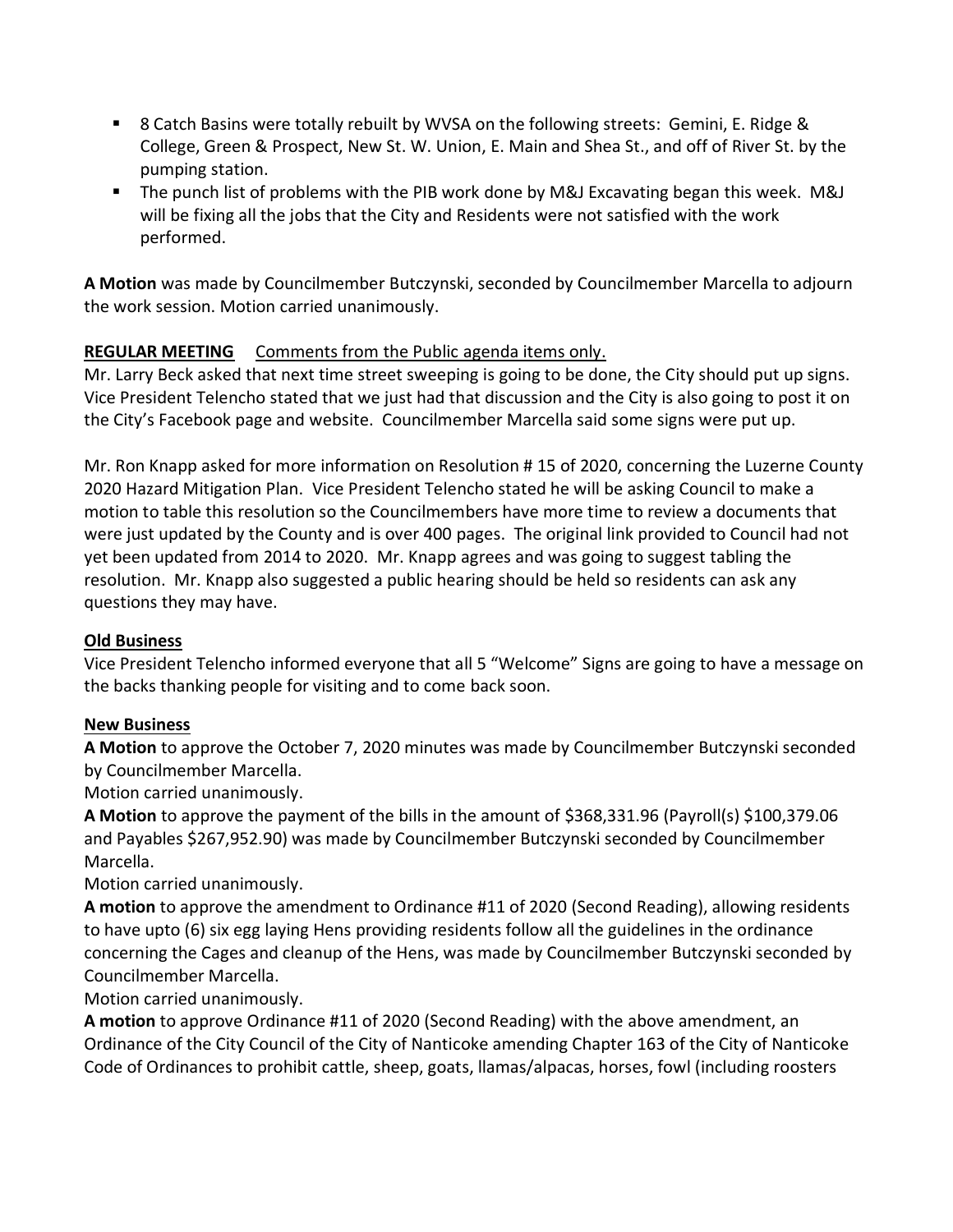and chickens; excluding egg laying chickens), pot belly pigs, mules, asses or exotic animals in the City of Nanticoke was made by Councilmember Marcella, seconded by Councilmember Pietrzyk. Motion carried unanimously.

**A Motion** to table Resolution #15 of 2020, a Resolution of the City Council of the City of Nanticoke adopting the Luzerne County 2020 Hazard Mitigation Plan, allowing for more time to review the documents was made by Councilmember Butczynski, seconded by Councilmember Marcella. Motion carried unanimously.

**A Motion** to approve Resolution #16 of 2020, a Resolution of the City Council of the City of Nanticoke authorizing the submission of an application to the Pennsylvania Department of Community Development for funding through the Community Development Block Grant 2020 was made by Councilmember Butczynski, seconded by Councilmember Marcella. Motion carried unanimously.

### **COMMENTS FROM THE PUBLIC –**

**Mr. Ron Knapp** stated the Speed Recording Signs seem to be working by deterring people from speeding. Mr. Knapp would also like to suggest that the City use a Police Cruiser not in use, as a "Ghost Police Cruiser" and rotate its placement in areas that are having issues with speeders. Mr. Knapp stated it has proven to work in other municipalities. Vice President Telencho thanked Ron for the suggestion and Council will pass it onto the Police Chief, Mike Roke. Vice President Telencho asked Mr. Knapp if he had any other questions regarding the tabling of Resolution #15 of 2020 and Ron said no, just he was going to suggest Council to table it and possibly hold a public hearing before passing it. **Mr. Larry Beck** wanted to thank the City's DPW Department for taking down and removing a broken branch in the Alley by his house on E. Green St. Mr. Beck also wanted to report that he called JP Mascaro concerning the garbage men are throwing the cans when emptying them, leaving garbage in the street and not picking up yard waste. Mr. Beck said nothing has been done about it. Vice President Telencho responded by saying they will have the Refuse Clerk, Patty, call Mascaro in the morning.

**Mr. Hank Marks** opened by saying he wants to finish telling the rest of his story that he did not get to finish at the October 7, 2020 meeting because President Brown told him his time was up. Mr. Marks wanted to bring up that Councilmembers Telencho and Marcella had made suggestions for changes in the Firemen's Contract and none of them were taken into consideration. Mr. Marks stated other comparable municipalities like Plymouth Borough operate their Fire Departments for much less than Nanticoke does. Mr. Marks asked the Mayor if he knew what 2 ½% of \$70,000 was and the Mayor responded yes. Mr. Marks asked the Mayor his thoughts on that amount and the Mayor stated he is arguing this topic again. Mr. Marks stated he his because he and his forum are not happy with the approval of the contract. Mr. Marks stated the residents cannot afford the increases in Salaries and benefits offered to the Firemen and that the City should provide the best Fire Department for what the residents can afford. Vice President Telencho thanked Mr. Marks and stated we are moving on with the meeting. Mr. Ron Knapp wanted to comment on the Fire and Police Departments for their help in cleaning up Lower Broadway. He thanked them and stated he is grateful for them helping the Mayor. Mr. Knapp stated the Blight committee formed by the Mayor is a good thing for the City.

### **Correspondence-**

-None